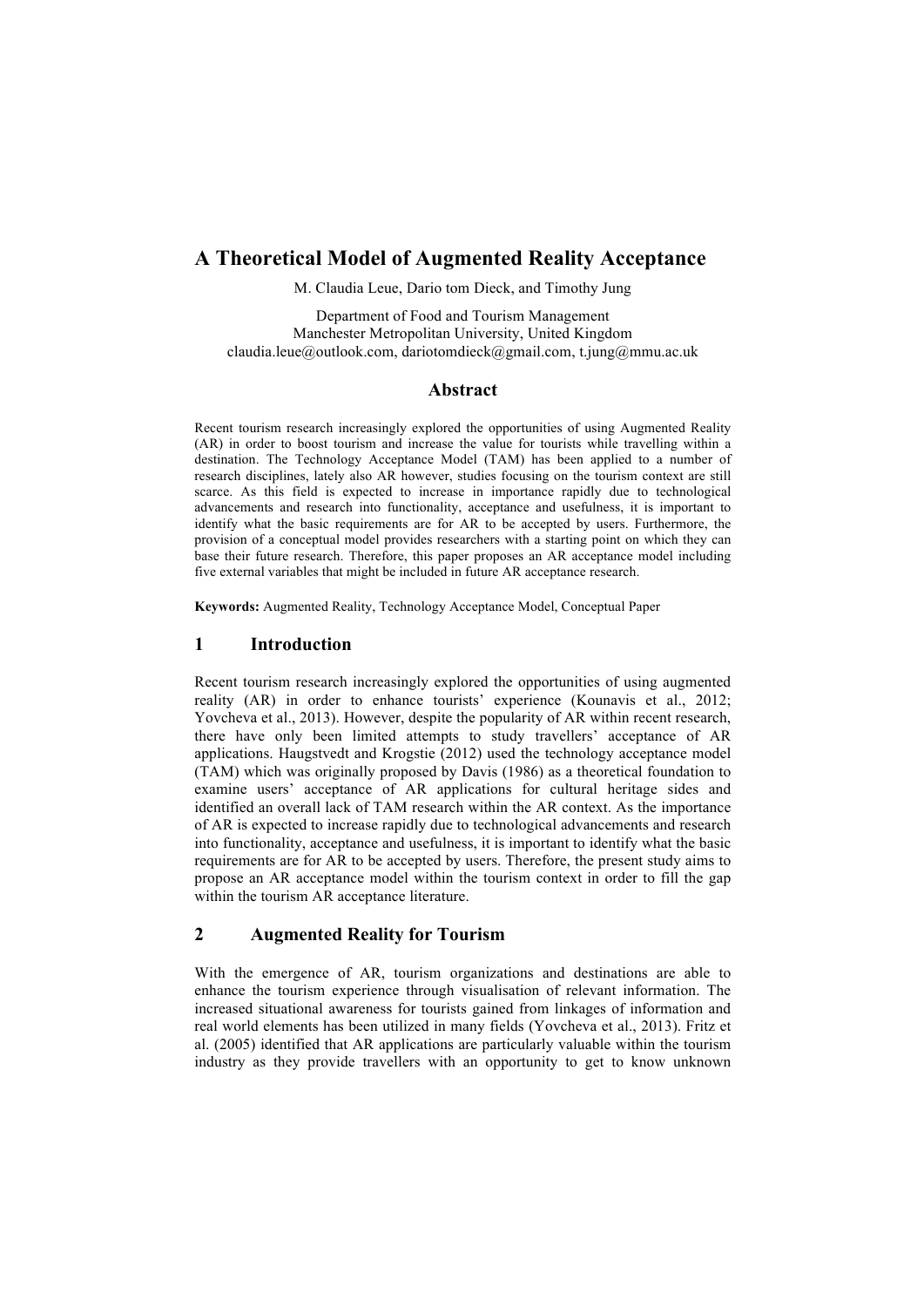surroundings in a manner that enhance the overall experience. In addition, in terms of increasing the overall tourism experience, AR applications have the strengths of developing enjoyable holiday trips through the integration of high quality, new and interesting information or AR gaming such as TimeWarp or Urban Sleuth (Herbst et al., 2008). These applications provide opportunities for tourists to get to know an unknown area in an enjoyable manner. As the real world blends into computer generated content, travellers' are enabled to discover old heritage sides or monuments. In addition, information are provided in a different form than simply checking online sources or travel guides which enhances the overall tourism experience (Kounavis et al., 2012). In addition, there are a number of applications such as Tuscany+, the first application of its kind, or "Augmented Reality for Basel", that aim to deliver augmented and interactive information in regards to food and dining, museum, entertainment or (Kounavis et al., 2012). Another example of a destination that aims to enhance the overall tourist experience through AR is Dublin. The initiative to utilize AR to strengthen and promote the city of Dublin as an "innovative city" started in 2012 as a cooperation between the Manchester Metropolitan University, the Dublin Institute of Technology and the City Council of Dublin. A major focal point was the inclusion of several tourism stakeholders into the development of an AR application for the destination of Dublin. Due to the scope of this project and the possible gains from a successful implementation the importance of achieving user acceptance of the AR application is paramount. Therefore, the identification of variables leading to user acceptance and also the basic requirement for a business case is the primary goal of this conceptual paper.

## **3 Proposed Augmented Reality Acceptance Model**

According to Wu et al. (2011), the TAM has been the predominant theory to examine technology acceptance since its development by Davis in 1986. Ayeh et al. (2013) acknowledged that the TAM is considered the most influential framework for addressing user acceptance. The TAM incorporates users' attitudes and beliefs into the intention to adopt new technologies. Davis (1986) highlighted the importance of undestanding users' reasons to accept or reject a technological innovation based on its perceived ease of use and perceived usefulness in order to avoid implementation failure. The majority of TAM researchers extended the TAM through additional external variables. Ayeh et al. (2013) identified the importance of using contextspecific external variables within TAM research in order to ensure the applicability within different technological context

Ha and Stoel (2009) and Wojciechowski and Cellary (2013) confirmed the significance of enjoyment for the intention to use new technologies. Particularly the addition of enjoyment into the latest version of the TAM (TAM3) shows the high significance for future research (Venkatesh & Bala, 2008). Wojciechowsk and Cellary (2013) concluded that enjoyment had a strong effect on the attitude toward using AR e-learning applications. Haugstvedt and Krogstie (2012) implemented the construct of enjoyment into their AR acceptance model within the cultural heritage context and strengthened the importance of enjoyment for AR acceptance research.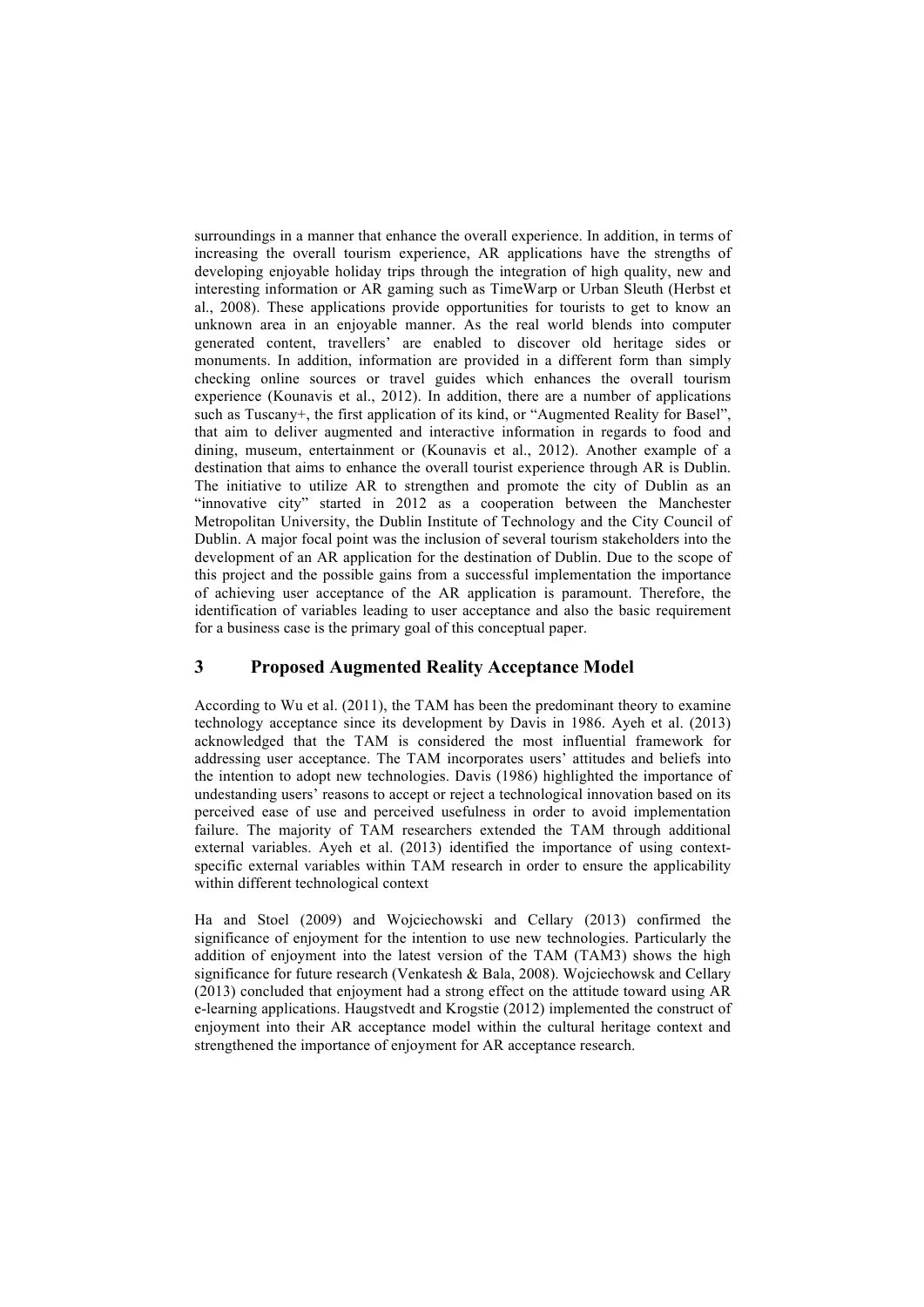Amoako-Gyampah and Salam (2004) have thoroughly discussed the importance of benefits for the technology acceptance behaviour. Within the research discipline of mobile service acceptance, Lopez-Nicolas et al. (2008) revealed that perceived status and perceived flexibility benefits influence perceived usefulness and the attitude towards using. Particularly within the context of the present research, Olsson et al. (2012) identified that perceived benefits are an important reason for AR users to accept this new technology.

According to Lin et al. (2007), the inclusion of personal innovativeness is particularly valuable when studying within the voluntary research setting, as users' willingness to be a technological pioneer is particularly applicable to voluntary users. The concept of personal innovativeness roots back to the Diffusion of Innovation Theory (Rogers, 1962) and can be defined as users' willingness to try out new services and products (Morosan, 2012). The positive effect of personal innovativeness on the intention to use has also been confirmed within the context of AR (Yussof et al., 2011).

Olsson et al. (2012, p. 43) examined the perception of early adopters in regards to AR services and revealed that "the most valuable mobile AR services were those demonstrating pragmatic usefulness for the user, e.g. by saving time and effort". They concluded AR adopters desire rich and high quality information that are contextually relevant. The importance of the quality dimension within TAM research has been supported by Ha and Stoel (2009). Olsson et al. (2012) revealed the importance of information quality specifically for users' acceptance of AR.

Parra-López et al. (2011) furthermore identified the importance of including costs of use when studying users' acceptance of e-commerce applications. They concluded that researchers should include efforts costs, loss of privacy costs as well as difficulty of usage costs in order to account for "the sacrifices, both monetary and nonmonetary, made for the sake" of using applications (Parra-López et al., 2011, p. 642).



**Fig. 1.** Proposed AR Acceptance Model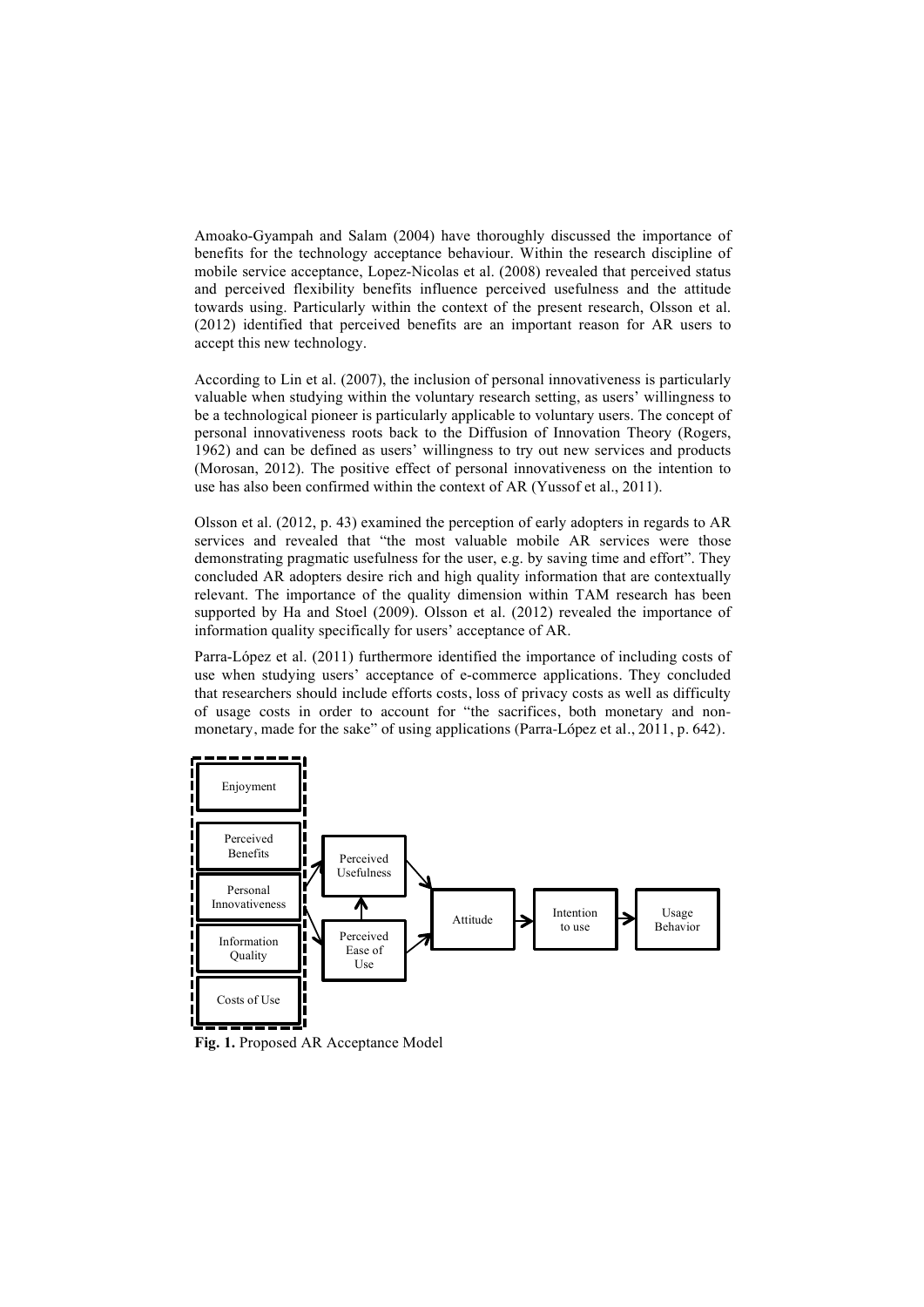Based on the reviewed literature, the present research posits that enjoyment; personal innovativeness; perceived benefits, information quality and costs of use are the primary antecedents of users' perceived ease of use and perceived usefulness leading to attitude, behavioral intention to use and usage behavior as shown in Figure 1.

### **4 Conclusions and Future Research**

The aim of the present study was the development of an AR acceptance model in order to fill the gap in AR acceptance research within the tourism context. The present study identified that there are four potential external variables that influence AR user acceptance including enjoyment, personal innovativeness, perceived benefits, costs and information quality. The findings of this research should benefit both, academics and practitioners by elaborating on the theoretical understanding of the proposed framework within the AR context. For tourism practitioners, this research shows that there are various avenues in regards to AR applications that should be explored in order to fully benefit from an AR implementation and thus, ensure the enhancement of the overall tourist' experience. This study has acknowledged tourists' desire for high quality information, enjoyable features and content, perceived benefits and cost benefits as well as innovativeness. Therefore, practitioners should evaluate if their field of business is suitable for AR applications and meaningful use cases can be established. In addition, tourism practitioners are advised to follow the developments of AR applications to start progressing on their learning curve as to what is crucial for AR application acceptance. For academia, this present research has provided a research model that can be applied to the AR context in general, and the tourism discipline in particular. However, one limitation of this present research is the exclusive usage of previous literature in order to propose external variables for the AR acceptance model. Baron et al. (2006) for instance raised questions in regards to the validity of TAM variables due to the predominant usage of quantitative measures. One of the main shortfalls of only using previous literature to identify existing variables is that it does not allow the inclusion of consumers' perception in regards to technology acceptance (Baron et al., 2006). In addition, Ayeh et al. (2013, p. 265) recommended that "future studies might explore additional context-specific factors to better explain the complex relationships among variables". Consequently, it becomes apparent that future studies should conduct qualitative interviews in order to confirm or extend the presented AR acceptance model before moving on to quantitatively testing it through a large-scale questionnaire.

## **5 References**

- Amoako-Gyampah, K., & Salam, A. (2004). An extension of the technology acceptance model in an ERP implementation environment. *Information and Management,* 41, 731-745.
- Ayeh, J., Au, N., & Law, R. (2013). Towards an Understanding of Online Travllers' Acceptance of Consumer -Generated Media for Travel Planning: Integrating Technology Acceptance and Source Credibility Factors. In L. Cantoni & Z. Xiang (Eds.), *Information and Communication Technologies in Tourism 2013* (pp. 254- 267). Heidelberg: Springer.